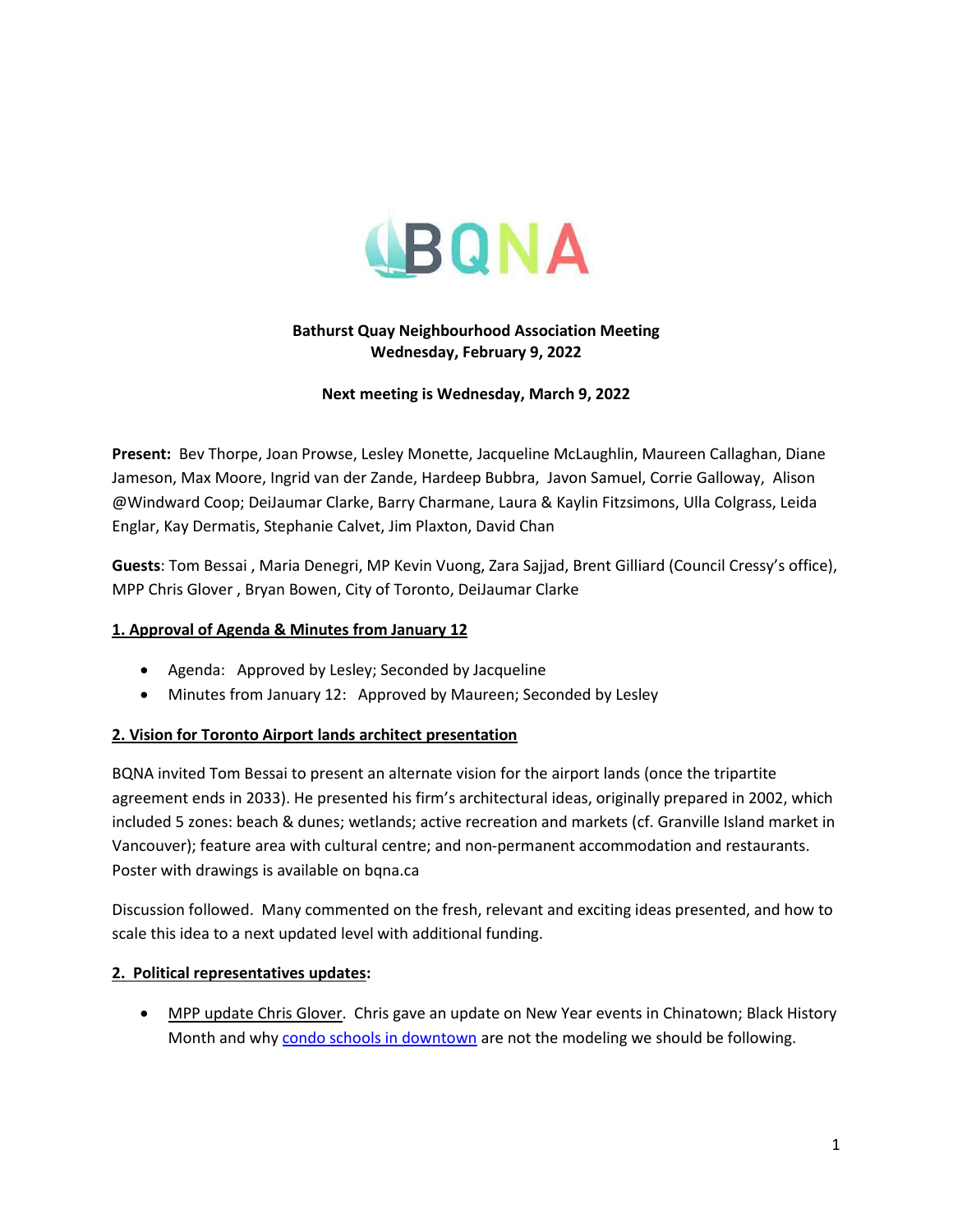- MP Kevin Vuong update. Kevin reported on his issues raised in the House about the current opioid crisis; his advocacy to use tools to end the current 'Freedom Convey'; his work to promote Seabins on the waterfront; and meetings he has had with Ports Toronto and flight operators regarding greenhouse gas emissions reduction as necessary measures before 2033 when the tripartite agreement ends. He also met with Ports Toronto to emphasize that a noise engineer be found for the next meeting, who can address issues around Noise Exposure Modeling (NEF) and its suitability for the BBTCA location in the waterfront. Kevin announced funding from the Queen's Platinum Jubilee for community support grants of \$5K to promote the arts. Note that Kevin can demand a response in the House to specific community concerns so please contact him. Email: kevin.vuong@parl.gc.ca Phone: +1 (416) 533-2710. More info about Platinum Jubilee: [https://www.canada.ca/en/canadian-heritage/services/funding/platinum](https://www.canada.ca/en/canadian-heritage/services/funding/platinum-jubilee.html)[jubilee.html](https://www.canada.ca/en/canadian-heritage/services/funding/platinum-jubilee.html)
- **Bryan Bowen, City of Toronto, update. Work continues to stabilize exterior and interiors and** clean up/pump out contaminated interior water. Goal is to find private body to curate art installations in the silos or something similar. He is getting good interest and may have an announcement in Spring 2022. A mural will be commissioned from local artists for the blank concrete wall through [Street Art TO](https://streetart.to/)

#### **3. Bathurst neighbourhood mural project info/input**

Joan asked us to send to her thoughts about 'what images, words, themes best represent the community. Based on such input, Terms of Reference will be set for artists to submit ideas.

Discussion about community input into local art included how the youth got involved in the Bishop Tutu 'aquarium mural' and how artists painted benches in Little Norway Park, and more. There is a rich tradition of community input.

## **4. City of Toronto Canderel February 1 Meeting debrief**

A third proposal was released by the developers on Dec  $21<sup>st</sup>$ . We met with City Planning, and Cllr Cressy's office in early February and reiterated to City Planning the same concerns remain around inappropriate height compared to the rest of the buildings along Queens Quay; poor aesthetics; ongoing traffic concerns; need for clarification around shadow study and need for affordable housing/ community hub. Very little has changed from previous design.

Committee will meet with Cllr Cressy end of February to explore next strategy around key issues. Note: Brent stated that Cllr Cressy has requested an updated and comprehensive traffic study be done in the community – but this will not be completed in time to fit the developer's timeline.